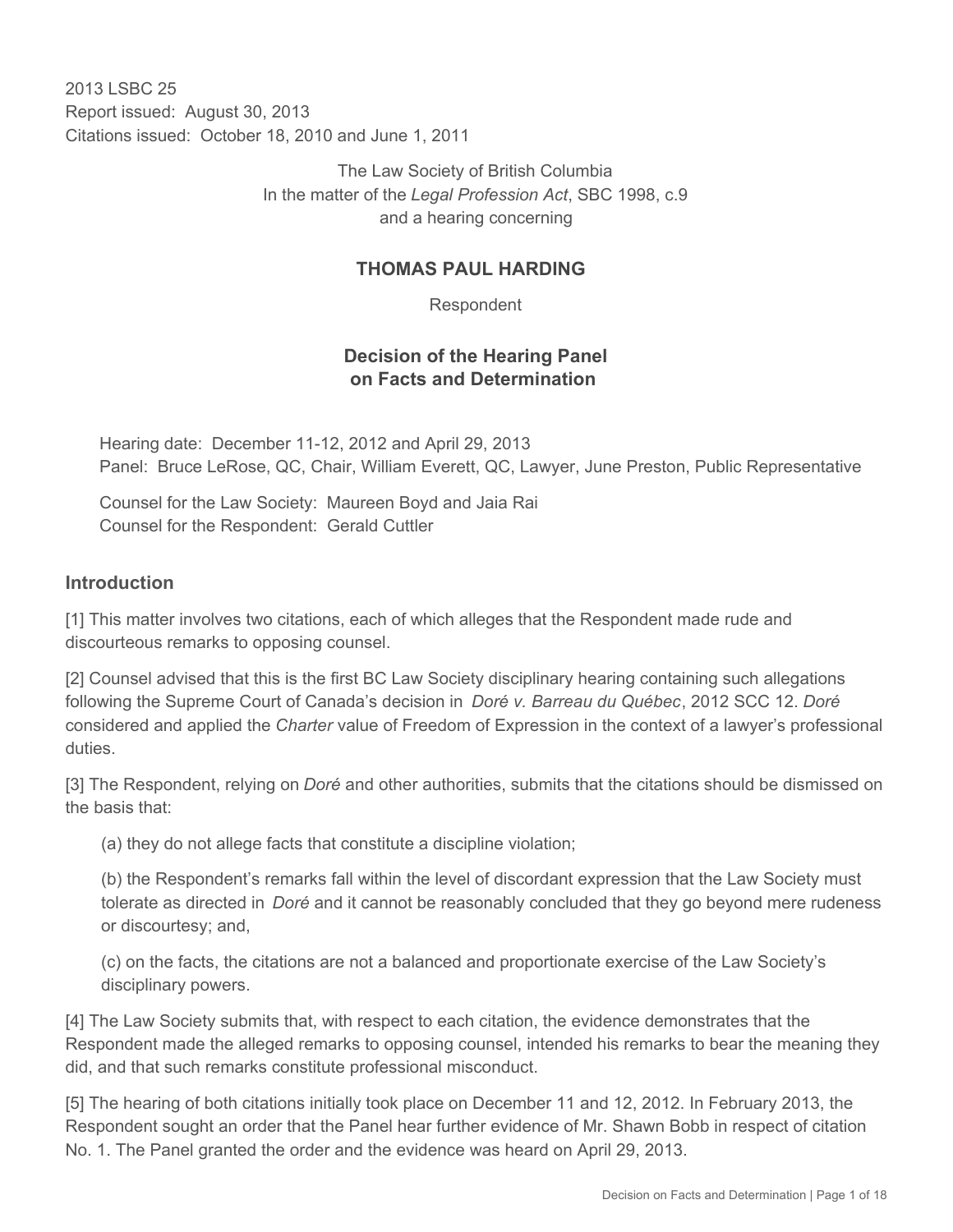# **Facts**

# **Citation No. 1**

[6] Citation No. 1 was issued on October 18, 2010 and alleges:

In the course of representing your client, SR, in a family law matter, you wrote two letters dated March 15, 2010 to your client's former lawyer, Shawn P. Jodway, which contained rude and discourteous remarks directed to Mr. Jodway.

[7] Most of the facts are not in dispute and are set out in an Agreed Statement of Facts and Supplemental Agreed Statement of Facts (Exhibit 1-A and 1-B, respectively). In addition, the Panel heard the evidence of the complainant, Mr. Jodway, the Respondent, Mr. Harding, and Mr. Shawn Bobb.

[8] Mr. Harding was called and admitted as a member of the Law Society of British Columbia on August 21, 1990 and practises primarily in the areas of family law and plaintiff motor vehicle law.

[9] Mr. Harding became involved in the matter giving rise to Citation No. 1 on November 23, 2009, when he was retained to represent SR in a family law action in the Supreme Court of British Columbia.

[10] SR had previously been represented by Cascade Law Corporation ("CLC") and had entered into a retainer agreement with CLC on February 8, 2007. During the course of this retainer, the following lawyers at CLC were involved: Marco Cedrone, Marc Misner and Dale Strebchuck. Mr. Jodway, the complainant, was also involved but did not commence practising with CLC until June of 2008.

[11] By November 9, 2009, SR's relationship with CLC had come to an end, and Mr. Strebchuck filed a Notice of Intention to Withdraw as Solicitor. A previously scheduled trial was adjourned.

[12] At the time that SR retained Mr. Harding, she told him she was frustrated because, although she had paid money to CLC, she felt that CLC had not properly represented her.

[13] On November 23, 2009, Mr. Harding wrote to Mr. Jodway at CLC advising that he had been retained by SR and requesting Mr. Jodway to notify Mr. Harding's assistant when a copy of SR's file would be available for pick-up.

[14] CLC did not provide the file to Mr. Harding.

[15] On December 2, 2009, Mr. Jodway replied to Mr. Harding by letter, enclosing two accounts (totalling \$3,072.56) and advising that the file would be provided once SR paid the accounts.

[16] Between December 8, 2009 and January 15, 2010, the written communications between Mr. Harding and Mr. Jodway focused on the appropriateness of CLC's accounts rather than on delivery of SR's file:

(a) Mr. Harding requested details of the accounts and a copy of the retainer agreement by letters to Mr. Jodway dated December 8 and 17, 2009. On January 12, 2010, Mr. Jodway provided the account details and the retainer agreement; and,

(b) on January 14, 2010, Mr. Harding requested names and positions of the people entering time on the account records. Mr. Jodway replied on January 15, 2010 advising that he, Mr. Strebchuck, Mr. Cedrone and Mr. Misner had worked and billed time on the account.

[17] Between January 23, 2010 and February 17, 2010 Mr. Harding's focus returned to seeking delivery of SR's file from CLC. He spoke with Mr. Cedrone (the lawyer named in the retainer agreement) and left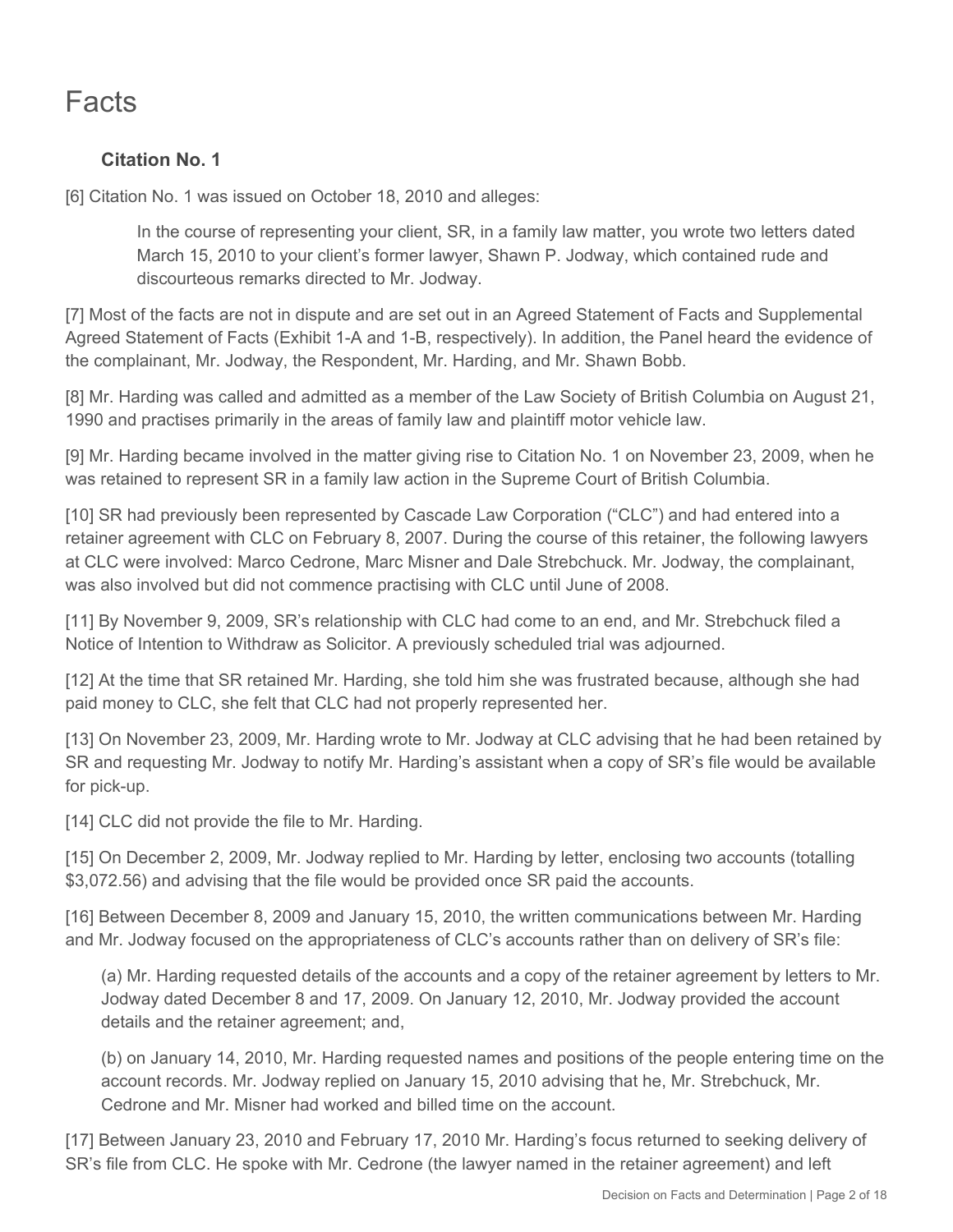telephone messages at CLC seeking delivery of the file.

[18] On February 17, 2010, Mr. Jodway wrote to Mr. Harding enclosing SR's file on the following undertaking:

This file is been provided to you on your undertaking to payout our outstanding accounts in the amount of \$3,072.56, as solicitor of first charge, upon receipt of any future settlement paid to your client in this matter.

If you are unwilling or unable to accept the said undertaking we ask that you return the aforementioned file to us, uncopied.

[19] On or about February 19, 2010 Mr. Harding, in a telephone call to Mr. Cedrone, said that he wanted to be released from the undertaking. During that discussion, Mr. Cedrone said words that were intended to commiserate with Mr. Harding's concern that the file belonged to SR and could not be held ransom.

[20] In cross-examination, Mr. Jodway stated that he became aware that Mr. Cedrone had spoken to Mr. Harding. However, he stated that he did not learn from Mr. Cedrone that he had commiserated with Mr. Harding, nor did Mr. Cedrone say to Mr. Jodway words to the effect that he should not be holding the file hostage. Mr. Jodway further stated that it was Mr. Cedrone who told him to tell Mr. Harding that Mr. Jodway had carriage of the file and to get CLC's accounts paid before delivering the file.

[21] On March 3, 2010, Mr. Harding wrote to Mr. Jodway. He referred to his telephone conversation with Mr. Cedrone and stated that he expected to be released from the undertaking.

[22] On March 10, 2010, Mr. Jodway wrote to Mr. Harding advising that he would not release him from the undertaking and requesting return of the file if he was not willing to comply with the undertaking. Mr. Jodway also asked whether Mr. Harding intended to tax CLC's accounts.

[23] On March 15, 2010, Mr. Harding spoke by telephone with Jack Olsen, a Practice Advisor employed by the Law Society, about the undertaking imposed by Mr. Jodway. Mr. Olsen advised Mr. Harding that all undertakings must be complied with, regardless of merit. Mr. Harding then asked Mr. Olsen whether this was the case even when a stupid or dishonest lawyer purports to impose a stupid, dishonest undertaking. Mr. Olsen replied affirmatively and told Mr. Harding that if he could not comply with the undertaking, his only option was to return the file and then sue.

[24] On March 15, 2010, Mr. Harding wrote the two letters that are the subject matter of citation No. 1.

[25] The first March 15, 2010 letter ("First March 15 Letter"), addressed to CLC to the attention of Messrs. Cedrone, Jodway, Strebchuck and Misner, was admitted as Exhibit 1-A, Tab 18. In the letter Mr. Harding referred to everyone either by their full name or by prefacing their surname with "Mr." with the exception of Mr. Jodway, to whom he referred only as "Jodway". This is the full text of the letter:

I have Shawn Jodway's 10 March 2010 fax (copy attached).

At no time did Mr. Cedrone say he did not have carriage of this file.

[The client] retained Mr. Cedrone, not Jodway. It seems to me, Jodway's claim to have "carriage" of the file is a fundamental breach of the retainer.

Jodway purports to impose an undertaking regarding material the client has already paid for. He also purports to negate the client's statutory right to tax the account.

I did trouble to talk to Jack Olson [sic] about this matter. His advice unpleasant pill though it is is that any stupid, dishonest lawyer can purport to impose a stupid undertaking, and the receiving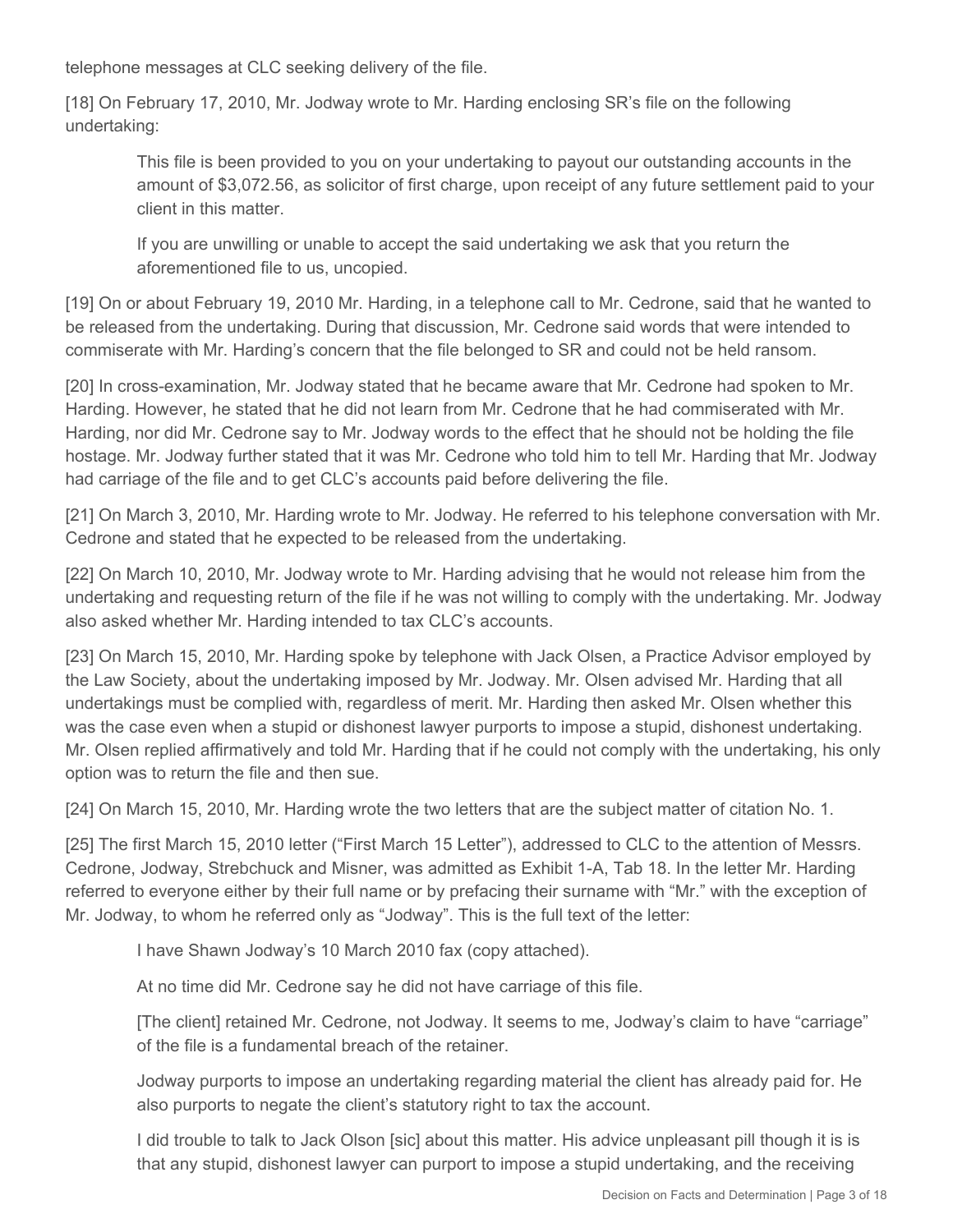lawyer is stuck with it. So I will have to return the file, unless the undertaking is released.

Please note that, unless Jodway releases this undertaking, I will be forced to reconstruct the file from the Registry, the court reporters and opposing counsel. I will then sue each lawyer who billed on this file, for negligence. Jodway I will sue in detinue and negligence. I will ask for special costs against each of you.

I suggest you each contact the insurer.

[26] Mr. Jodway replied to Mr. Harding by letter dated March 15, 2010, (Exhibit 1-A, Tab 14). Mr. Jodway objected to the tone of Mr. Harding's First March 15 Letter on the basis that it was damaging to his reputation and brought the practice of law into disrepute. He demanded an immediate retraction and apology.

[27] Mr. Harding's second March 15, 2010 letter ("Second March 15 Letter") to Mr. Jodway (Exhibit 1-A, Tab 15) is reproduced in full:

I have your fax of 14:35 this date.

I retract nothing set out in my fax earlier today. You should learn the correct usage of the third person pronoun. A brush-up on the use of the third-person possessive might also be of value to you. You would find, were you to look it up, that "Mr. [sic] is not part of your last name, but is in fact an "honorific" signifying respect. Since none applies, I did not use it. All that separates us from the great apes is the precise use of language. In your case, apparently, not.

I am available for a taxation of your account 30 April 2010. Has this been set for a full day? Is there a pre-taxation hearing?

Please be aware that I will insist on complete compliance with the *Rules* and with the *Legal Profession Act*. In particular I require evidence from you and your various CLC colleagues as to the "necessity" of having people other than Mr. Cedrone work on this file.

I confirm you have released me from the undertaking you purported to impose in your 17 February 2010.

[28] Mr. Jodway filed a written complaint with the Law Society dated March 16, 2010. He complained that the comments made by Mr. Harding in the First and Second March 15 Letters were malicious attacks on his integrity and reputation as a lawyer and were offensive and reprehensible. He stated that he had asked for an apology, which apology Mr. Harding refused to extend.

[29] Mr. Harding provided three written responses to the Law Society, dated April 16, 2010, May 7, 2010, and May 14, 2010.

[30] A taxation hearing of CLC's accounts commenced on April 30, 2010. It did not conclude, and the matter of CLC's accounts was ultimately settled.

[31] There is a dispute on the evidence between the Respondent and Mr. Jodway regarding whether the Respondent made an apology to Mr. Jodway at the time of the April 30, 2010 taxation of CLC's accounts. Regarding this issue, the Panel heard the evidence of Mr. Jodway, the Respondent and Mr. Bobb, in addition to the Agreed Statements of Facts and Supplemental Agreed Statement of Facts (Exhibits 1-A and 1-B).

(a) Mr. Jodway gave evidence that he attended the taxation of accounts on April 30, 2010. He said that, prior to the taxation hearing, he was waiting for another matter to finish when Mr. Harding came up to him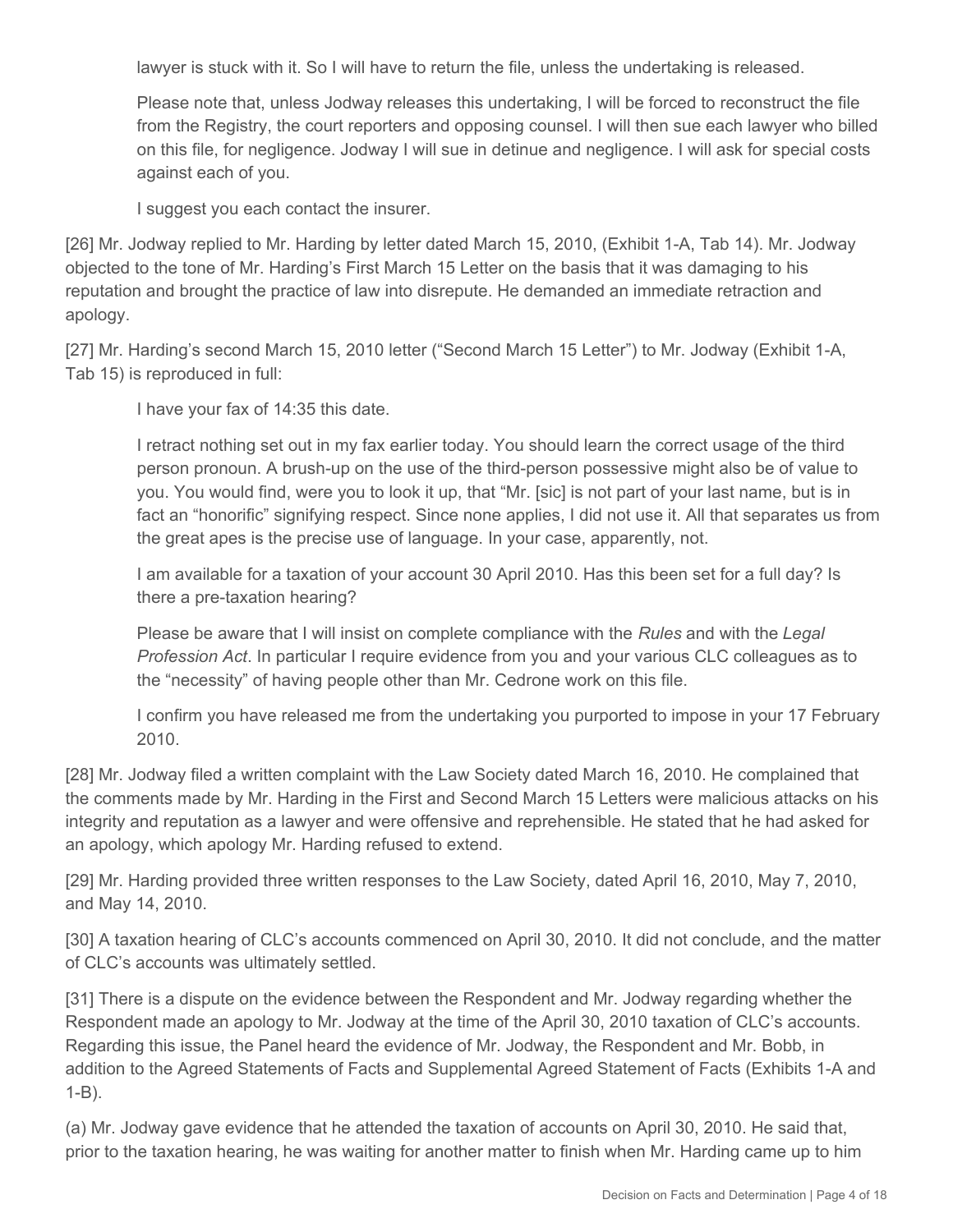and asked if the complaint to the Law Society could just go away. Mr. Jodway replied that he could not do anything about it. It was out of his hands. Mr. Jodway stated that Mr. Harding did not apologize to him. On cross-examination, he denied that Mr. Harding used words to the effect that he was apologetic and, more particularly, to the effect that Mr. Harding's First and Second March 15, 2010 Letters had been intemperate and ought not to have been made.

(b) Mr. Harding gave evidence that he attended the taxation on April 30, 2010. He was on the second floor of the New Westminster Courthouse waiting for the taxation hearing, which was delayed. He stated that Mr. Jodway was there with Mr. Strebchuck and that he approached them and introduced himself, because they had never met. He asked if the taxation of the accounts could be settled. Mr. Jodway said no, and they all went into the taxation hearing. The hearing was not completed. When they were out of the hearing room, Mr. Harding again approached Messrs. Jodway and Strebchuck and suggested the accounts be settled. While he cannot recall if the accounts were settled at that time, Mr. Harding stated that, during the discussion, he said to Mr. Jodway that he wanted to apologize for his letter making fun of his English skills and put his hand out. Mr. Harding stated that Mr. Jodway just stared at him and said it wasn't up to him. Mr. Harding denied saying words to the effect of asking Mr. Jodway whether he could do something to make the complaint to the Law Society go away. Mr. Harding, in chief, stated that he wanted to apologize because what he had done was kind of stupid, that he was very annoyed at the time, that he had gone out of his way to make fun of Mr. Jodway, and that was beneath him. On cross-examination Mr. Harding said he wanted to apologize because he lost his temper and wrote rudely to Mr. Jodway.

(c) Mr. Bobb, a sole practitioner who has practised in the same office as Mr. Harding since 2004, also gave evidence. He recalled that in 2010 Mr. Harding brought to his attention a complaint letter to the Law Society about the Respondent. Mr. Bobb did not recall being particularly interested in the complaint. His interest arose out of his being an aboriginal lawyer and Mr. Jodway having referred to himself as an aboriginal lawyer in the complaint letter. Mr. Bobb said Mr. Harding brought the matter up again three years later, in January 2013 when they were sitting in Mr. Bobb's office discussing small talk, and Mr. Harding mentioned that in December he had attended the Law Society hearing regarding the complaint. Mr. Harding told Mr. Bobb that a factual dispute had arisen regarding Mr. Harding's exchange with Mr. Jodway at the New Westminster Courthouse in 2010. Mr. Bobb indicated to Mr. Harding that he recalled being present during the exchange. He said his testimony before the Panel was as a result of his January 2013 conversation with the Respondent that somewhat refreshed his memory of events surrounding the exchange. However, he had no independent recollection of when the exchange between Mr. Harding and Mr. Jodway took place. In his evidence, Mr. Bobb recalled seeing Mr. Harding on either the second or fourth floor of the New Westminster Courthouse near the elevators. Mr. Bobb walked up to Mr. Harding and began talking to him. While Mr. Bobb was talking to him, Mr. Harding turned away and quickly attempted to get the attention of an individual walking past them. The individual stopped and faced Mr. Harding. Mr. Bobb did not know that the individual was Mr. Jodway, at the time. He did not recall anyone being with Mr. Jodway, but did recall others walking by or standing around. He did not specifically recall any particular words that Mr. Harding said to the individual. Mr. Bobb said that the gist of the exchange was an apology and that he did hear the individual respond to the effect that it's with the Law Society and then walked away without shaking Mr. Harding's hand. He stated the exchange was very short and quick, and lasted maybe 30 seconds.

[32] The Panel accepts the evidence of Mr. Jodway and finds that the Respondent did not apologize to him during the exchange that took place between them on April 30, 2010. The Panel finds Mr. Jodway's evidence makes sense in all of the circumstances and is consistent with the surrounding conditions for the following reasons:

(a) The evidence makes it clear that there was a very brief exchange between the Respondent and Mr.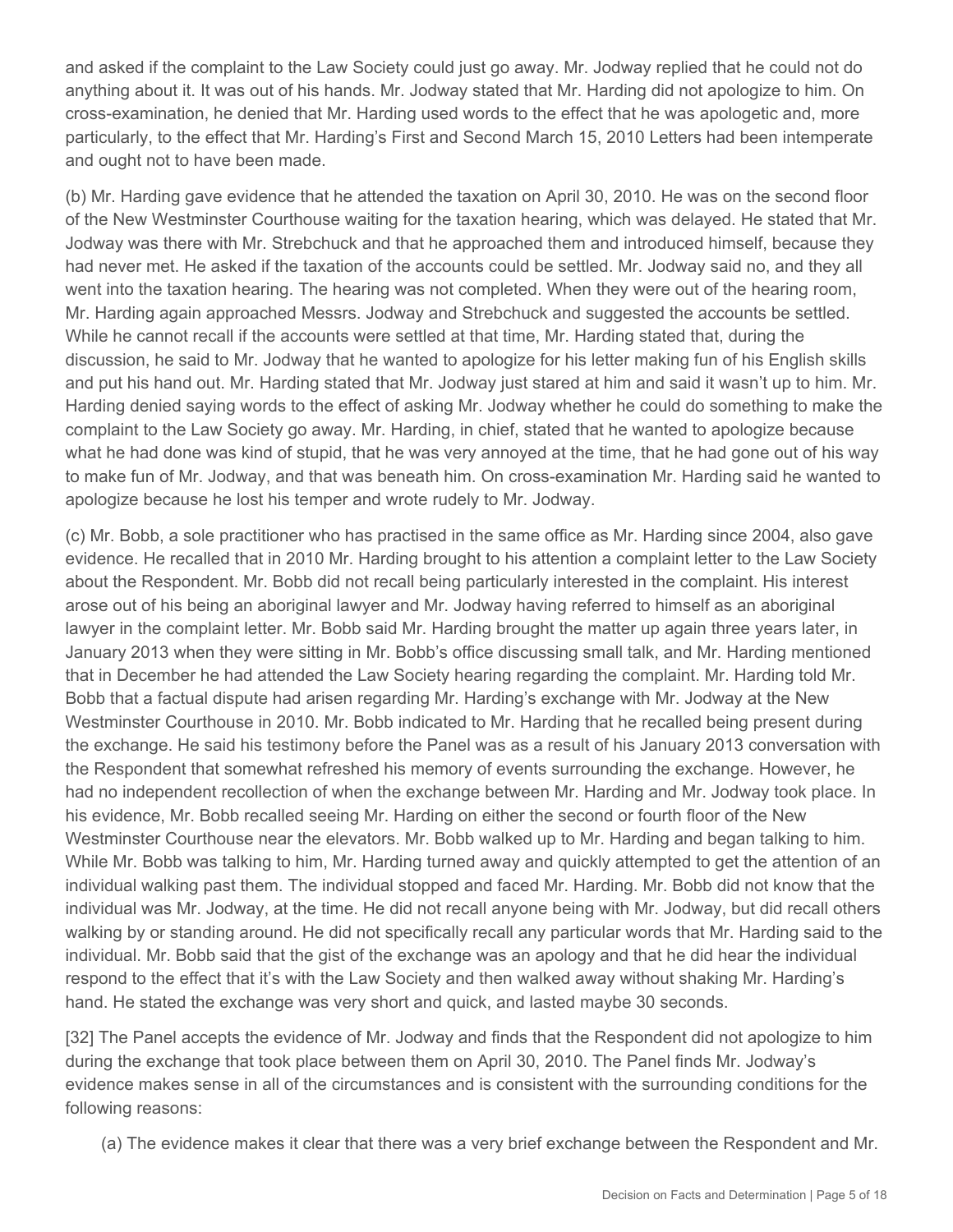Jodway on April 30, 2010.

(b) Mr. Jodway was clear in his recollection that, while he was waiting for the taxation hearing to begin, the Respondent approached him and asked if the complaint could go away, to which Mr. Jodway said he could do nothing about it. He said the Respondent did not apologize. The Respondent's evidence was that he approached Mr. Jodway and Mr. Strebchuck during a break in the taxation hearing to suggest the accounts issue be settled and that, during that exchange, he said he wanted to apologize for making fun of Mr. Jodway's English skills and put his hand out. Mr. Jodway's evidence is consistent with the fact that he and the Respondent had never met prior to the taxation hearing, they were in the middle of an adversarial taxation process, and the exchange was very brief. Given those circumstances and surrounding conditions, the Panel finds that the Respondent would not have had time to formally apologize for what was a very serious matter to Mr. Jodway. The timing and surrounding conditions are more consistent with Mr. Jodway's evidence.

(c) Mr. Strebchuck did not give evidence at the hearing. Nor did the Respondent give any evidence that Mr. Bobb was present at the time. Mr. Bobb acknowledged that his recollection of the exchange came up three years after the event as a result of his conversation with the Respondent in January 2013, which he said somewhat refreshed his memory. Mr. Bobb's evidence is not consistent with that of Mr. Jodway and the Respondent, who both stated that the Respondent approached Mr. Jodway. Mr. Bobb recalled that he was speaking to the Respondent when Mr. Jodway approached them. Further, Mr. Bobb did not specifically recall any particular words that the Respondent said to Mr. Jodway. He only recalled the gist of the conversation was an apology and that the exchange was very quick, lasting maybe 30 seconds. Given the foregoing inconsistencies, the Panel finds that Mr. Bobb's evidence does not corroborate the Respondent's evidence regarding an apology.

(d) Finally, the Respondent wrote to the Law Society on May 7, 2010, in response to its letter of April 30, 2010 regarding Mr. Jodway's complaint (Exhibit 1-A, Tab 18). The Respondent's letter was written very shortly after the taxation of accounts on April 30, 2010. In that letter the Respondent stated at p. 5 that he "had thought the references to great apes to be amusing. It appears that [Mr. Jodway] does not share my sense of japery. For that I am sorry." However, he never mentioned in the letter that he had offered an apology to Mr. Jodway on the day of the taxation hearing. The letter needs to be read in its entirety, but continues in an arrogant manner to demean Mr. Jodway and to belittle his English skills, and its context and tone are not consistent with the Respondent having recently offered Mr. Jodway an apology.

## **Citation No. 2**

[33] Citation No. 2 was issued on June 1, 2011 and alleges:

In the course of representing your client DW in a family law matter you wrote an email dated September 9, 2010 to Mark Koochin, counsel for the opposing party, which contained rude and discourteous remarks directed to Mr. Koochin.

This conduct constitutes professional misconduct.

[34] There was no oral testimony regarding citation No. 2. The facts are set out in an Agreed Statement of Facts and Supplemental Agreed Statement of Facts collectively marked Exhibit 2-A.

[35] Mr. Harding represented the Husband in a family law matter. The complainant, Mr. Koochin, a sole practitioner, represented the Wife. The main issue at trial was the location of the primary residence of the children and whether the Wife would be permitted to move to Kelowna, BC with the children. The Husband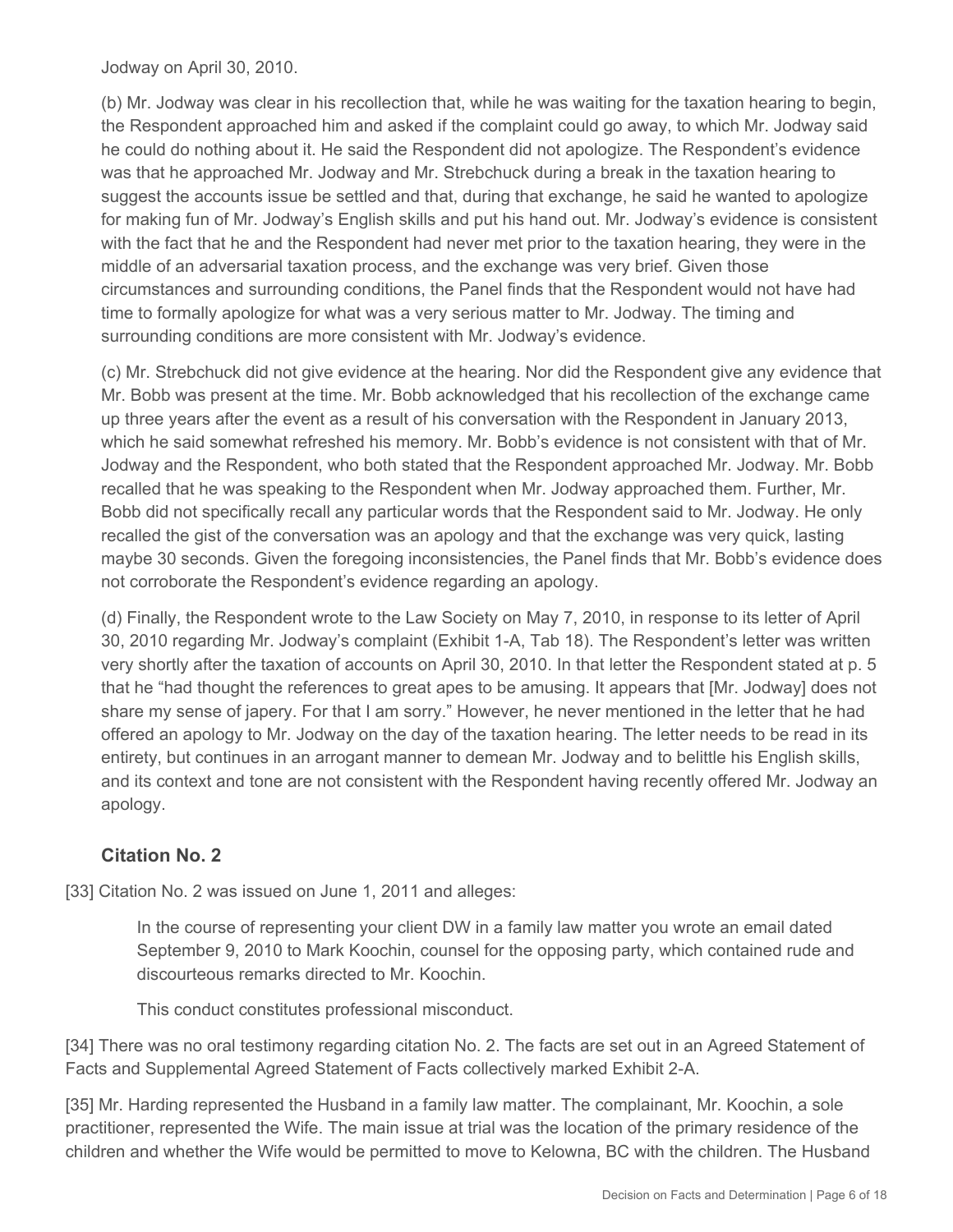wanted the children to continue to live with him in Langley, BC.

[36] On September 2, 2010 the Court issued a decision determining, inter alia, that the primary residence of the children was to be with the Husband in Langley.

[37] On September 3, 2010 Mr. Harding emailed a letter to Mr. Koochin. He noted his understanding that the Wife had moved to Kelowna and sought confirmation regarding how the Wife intended to exercise her access week to the children (that began September 10, 2010) in Langley.

[38] Mr. Koochin's office replied by email the same day, advising that he was not in the office and that Mr. Harding's letter had been forwarded to the Wife.

[39] Between September 3 and September 8, 2010, Mr. Koochin did not reply to Mr. Harding's letter of September 3, 2010.

[40] On the morning of September 9, 2010 (the day before the Wife's access week was to commence) Mr. Koochin faxed a letter replying to Mr. Harding. Mr. Koochin advised that the Wife did not have accommodation in the Langley area, set out two specific times when she would take the children in September and October 2010 and that on each occasion she would return the children to the Husband's house. The letter did not specifically say whether the Wife's access to the children would be exercised in Langley or Kelowna.

[41] Later, on the morning of September 9, 2010 Mr. Harding faxed a letter back to Mr. Koochin. Mr. Harding noted that Mr. Koochin had not said where the Wife intended to exercise her access and pointed out that the Court order required that the Wife exercise her access to the children in Langley. He concluded his letter by saying he needed to speak to Mr. Koochin "today".

[42] Thereafter, Mr. Harding telephoned Mr. Koochin's office several times, leaving him messages to call back before 5:00 p.m. At 4:09 p.m. Mr. Koochin sent an email to Mr. Harding stating he would not be able to call back before 5:00 p.m., that he had not had a chance to discuss Mr. Harding's letter with the Wife, that he would email Mr. Harding later that day and that Mr. Harding could call him back the next day, if necessary.

[43] At 4:25 p.m. on September 9, 2010 Mr. Harding replied to Mr. Koochin by email which is the subject matter of citation No. 2. This is the text of that email:

Gee, I would have thought you might discuss these issues with her – oh, maybe when she told you IN JUNE she'd abandoned her leased accommodation in Langley? Or, maybe between the trial completing and judgment being pronounced? Or, maybe, once it was pronounced and the necessity of local housing was clear even to her. Or, possibly, anytime in the period you represented her longer ago than one day before she is scheduled to have her week of custody IN LANGLEY?

I can only guess at what Crawford's decision would have been, had she told him that she would abandon the children unless she got to take them to Kelowna.

There's a nice little talk I gave as one of the CLE's lunchtime teleconference programs on the ethical duty of counsel in custody cases to represent the best interests of the children. I bet they could sell you a disk of it. You could listen during a visit to the hair salon. Or tanning spa. I'd even autograph it for you.

I look forward to your next e-mail, and will give it the attention it deserves.

[44] On September 10, 2010 at 9:49 a.m., Mr. Koochin faxed a letter to Mr. Harding advising, amongst other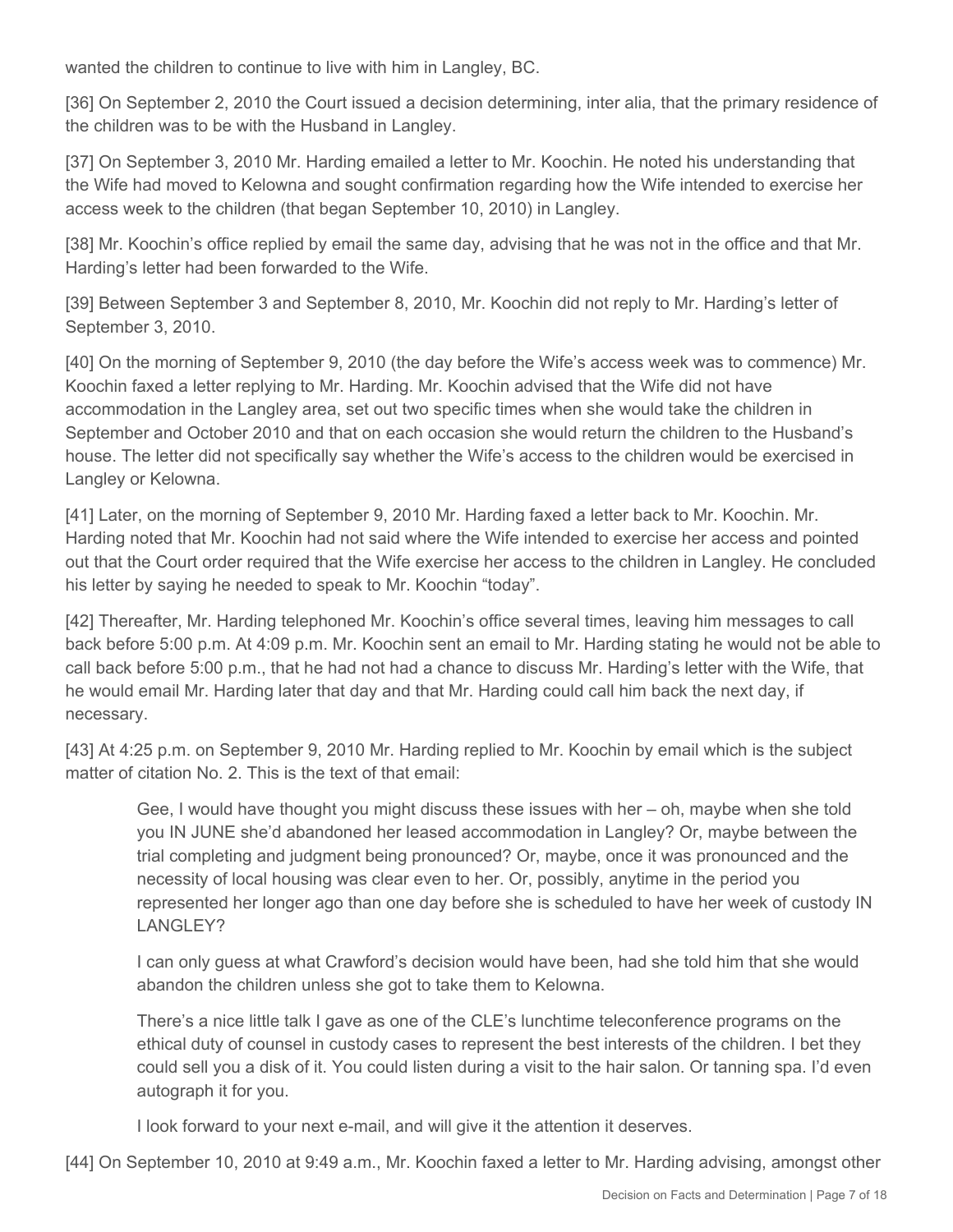things, that the Wife would be spending the weekend with the children in Langley.

[45] On October 12, 2010 Mr. Koochin made a complaint to the Law Society enclosing an e-mail chain and requesting some feedback from the Law Society regarding the e-mail sent to him by Mr. Harding on September 9, 2010.

[46] Mr. Harding provided a response to the Law Society's investigation by letter dated December 16, 2010, to which Mr. Koochin further responded by letter dated January 17, 2011.

[47] Mr. Harding has not apologized to Mr. Koochin. In his letter to the Law Society dated December 16, 2010 he stated, in part:

I did, I will confess, write to [Mr. Koochin] sharply. My letter was sarcastic.

## **ONUS AND STANDARD OF PROOF**

[48] On this hearing the allegations are set out in citation No. 1 and citation No. 2. On each citation, this Panel must be satisfied that the conduct is proven and that the conduct constitutes professional misconduct under section 38(4) of the *Legal Profession Act*, SBC 1998, c. 9.

[49] The onus of proof in this hearing is on the Law Society. The standard of proof is a balance of probabilities: "… evidence must be scrutinized with care," and "must always be sufficiently clear, convincing and cogent to satisfy the balance of probabilities test. …"

*F.H. v. McDougall*, 2008 SCC 53, quoted in

*Law Society of BC v. Schauble*, 2009 LSBC 11 at para. 43.

# **DO CITATIONS NO. 1 AND NO. 2 ALLEGE FACTS THAT COULD CONSTITUTE A DISCIPLINE VIOLATION**

[50] The Respondent submits that citations No. 1 and No. 2 should be dismissed on the grounds that, on their face, they fail to allege facts that could constitute a discipline violation.

[51] Citation No. 1 refers to the First and Second March 15, 2010 Letters, and citation No. 2 refers to an email dated September 9, 2010. Each citation alleges that the impugned correspondence "contained rude and discourteous remarks" directed to the respective complainants.

[52] The Respondent relies upon the decision of the Supreme Court of Canada in *Doré*, which addresses the issue of freedom of expression in the context of a lawyer's professional duties and in particular the Court's statement at para. 61:

No party in this dispute challenges the importance of professional discipline to prevent incivility in the legal profession, namely "*potent displays of disrespect for the participants in the justice system, beyond mere rudeness or discourtesy*" (Michael Code, "Counsel's Duty of Civility: An Essential Component of Fair Trials and an Effective Justice System" (2007), 11 *Can. Crim.* LR 97, at p. 101; see also Gavin MacKenzie, *Lawyers and Ethics: Professional Responsibility and Discipline* (5th ed. 2009), at p. 8-1).

#### [emphasis added]

[53] The Respondent argues that the above passage from *Doré* makes it clear that remarks that are merely rude or discourteous should not attract professional discipline and, given that the allegations in the citations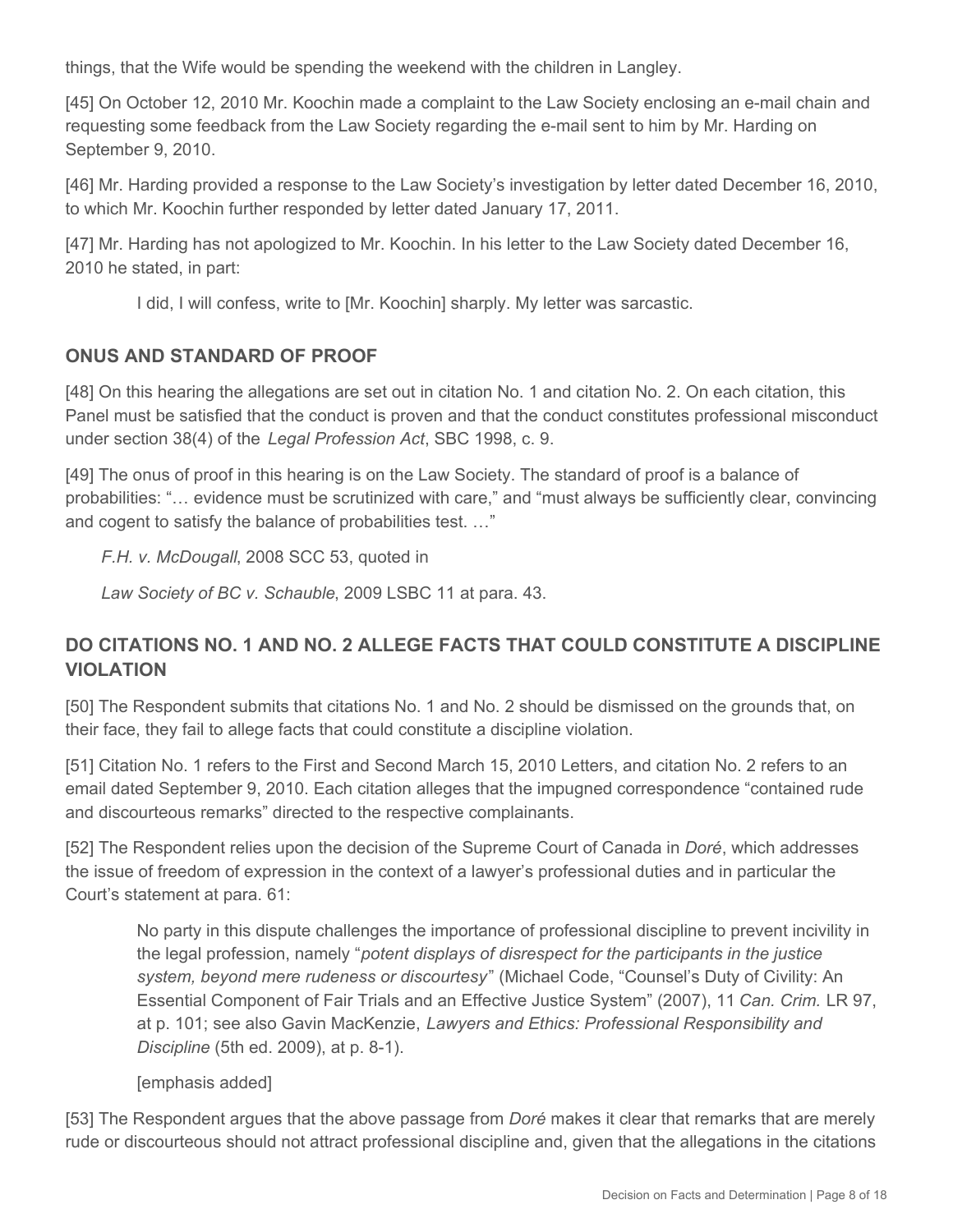are in respect of "rude and discourteous remarks", they should on their face be dismissed.

[54] In the Panel's view, the language of the Supreme Court at para. 61 of *Doré* is not as definitive as the Respondent suggests. Rather, there are degrees of rudeness and discourtesy.

[55] The Supreme Court has indicated that mere rudeness and discourtesy is not enough to support a disciplinary proceeding in respect of incivility in the legal profession.

[56] However, in the Panel's view, the Supreme Court in *Doré* at para. 61 has made it clear that, at some point, the degree of rudeness and discourtesy may go "beyond mere rudeness or discourtesy," and properly form the factual basis for allegations that could constitute a discipline violation.

[57] Citations No. 1 and No. 2 allege that certain correspondence contained rude and discourteous remarks. There is nothing fatal on the face of those allegations. It is for this Panel to hear the evidence and determine whether the impugned remarks go beyond mere rudeness and discourtesy, and constitute a discipline violation. This view appears to be supported by the Supreme Court in *Doré* as follows:

[60] At the relevant time, art. 2.03 of the Code of ethics ... stated that "[t]he conduct of an advocate must bear the stamp of objectivity, moderation and dignity". This provision, whose constitutionality is not impugned before us, sets out a series of broad standards that are open to a wide range of interpretations. The determination of whether the actions of a lawyer violate art. 2.03 in a given case is left entirely to the Disciplinary Council's discretion.

[61] … The duty to encourage civility, "both inside and outside the courtroom", rests with the courts and with lawyers (*R. v. Felderhof* (2003), 68 OR (3d) 481 (CA), at para. 83).

[62] As a result, rules similar to art. 2.03 are found in codes of ethics that govern the legal profession throughout Canada. The Canadian Bar Association's *Code of Professional Conduct*  (2009), for example, states that a "lawyer should at all times be courteous, civil, and act in good faith to the court or tribunal and to all persons with whom the lawyer has dealings in the course of an action or proceeding" (c. IX, at para. 16; see also Law Society of Upper Canada, *Rules of Professional Conduct* (updated 2011), r. 6.03(5)).

[58] In the result, the Panel finds that citations No. 1 and No. 2 should not be dismissed on the grounds that on their face they fail to allege facts that could constitute a discipline violation.

## **IS CITATION NO. 1 DEFECTIVE**

[59] The Respondent further submits that citation No. 1 is defective because, unlike citation No. 2, it failed to specifically allege that the impugned conduct constituted professional misconduct.

[60] The purpose of a citation is to advise the Respondent with reasonable precision of the allegations he is facing. Citation No. 1 sets out that a Hearing Panel will enquire into his conduct or competence as a member of the Law Society in accordance with Section 38 of the *Legal Profession Act* and Parts 4 and 5 of the Law Society Rules.

[61] The applicable portion of section 38(4) of the *Legal Profession Act* directs that a panel must do one of the following:

- (a) dismiss the citation;
- (b) determine that the respondent has committed …
	- (i) professional misconduct; …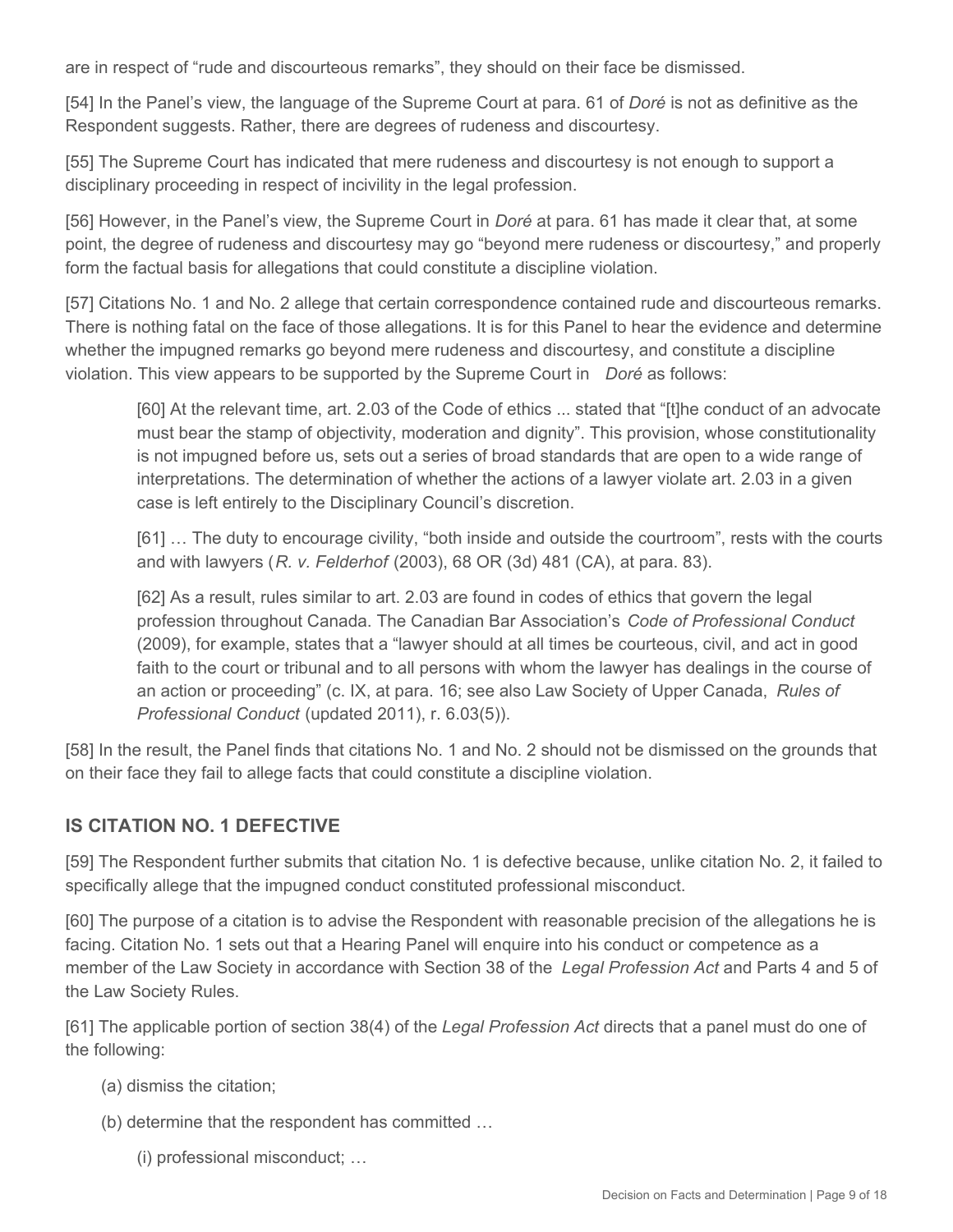[62] A hearing panel must consider all the evidence within the framework of what is alleged in the citation and not otherwise.

[63] Rule 4-14 of the Law Society Rules provides:

4-14 (1) A citation may contain one or more allegations;

(2) Each allegation in a citation must

(a) be clear and specific enough to give the respondent notice of the misconduct alleged, and

(b) contain enough detail of the circumstances of the alleged misconduct to give the respondent reasonable information about the act or omission to be proved against the respondent and to identify the transaction referred to.

[64] In *Law Society of BC v. Rutley*, 2013 LSBC 16, the hearing panel considered the wording of a citation at para. 16 as follows:

As counsel for the Law Society stated in supplementary submissions, hearing panels are not bound by the technical rules involved in the drafting of a criminal information or indictment. The purpose of the citation is to ensure that the respondent lawyer has knowledge of the case she has to meet. In this case, the Respondent had knowledge of what conduct was in issue and of the specific provisions that her conduct was alleged to violate. At no time did the Respondent ask for particulars of the specific portions of Chapter 2, Rule 1 that she was alleged to have violated. As James Casey states in *The Regulation of Professions in Canada*, p. 8-16, "If a charge is defective in that it does not contain sufficient information to enable the member to properly prepare a defence, then the remedy is to ask for particulars."

[65] In *Novak v. Law Society of British Columbia*, [1972] 6 WWR 274 (BCSC), the Court stated at para. 11:

I am not, however, dealing with a criminal or quasi-criminal charge but rather with a disciplinary hearing before an administrative tribunal. In *Re: Legal Professions Act and The Benchers of Law Society of British Columbia*, (1945) 4 DLR 702, Farris CJSC in delivering the judgment of a special visitorial tribunal of five Judges of the Supreme Court of British Columbia, sitting in appeal from a decision of the Benchers of the Law Society suspending a solicitor from practice, said [p. 703]:

Administrative tribunals performing judicial functions are required to act judicially but are not required to follow Court procedure.

… I think it can also be said that such administrative tribunals performing judicial functions are not bound by the technical rule; involved in the drafting of indictments and informations, provided always that the provisions of the statute involved are carried out and the proceedings are conducted within the bounds of "natural justice".

[66] The essence of a discipline hearing is to determine whether there has been professional misconduct or incompetence. Citation No. 1 provided the Respondent with clear notice that the misconduct alleged concerned rude and discourteous remarks directed to the complainant in the First and Second March 15 **Letters** 

[67] Upon receiving notice of the complaint from the Law Society, the Respondent wrote back on March 29, 2010 (Exhibit 1-A - Tab 17) essentially requesting particulars of the complainant's allegations.

[68] The Law Society replied to the Respondent by letter dated April 30, 2010 (Exhibit 1-A - Tab 18) providing particulars of what the complainant alleged to be unprofessional conduct and also referring the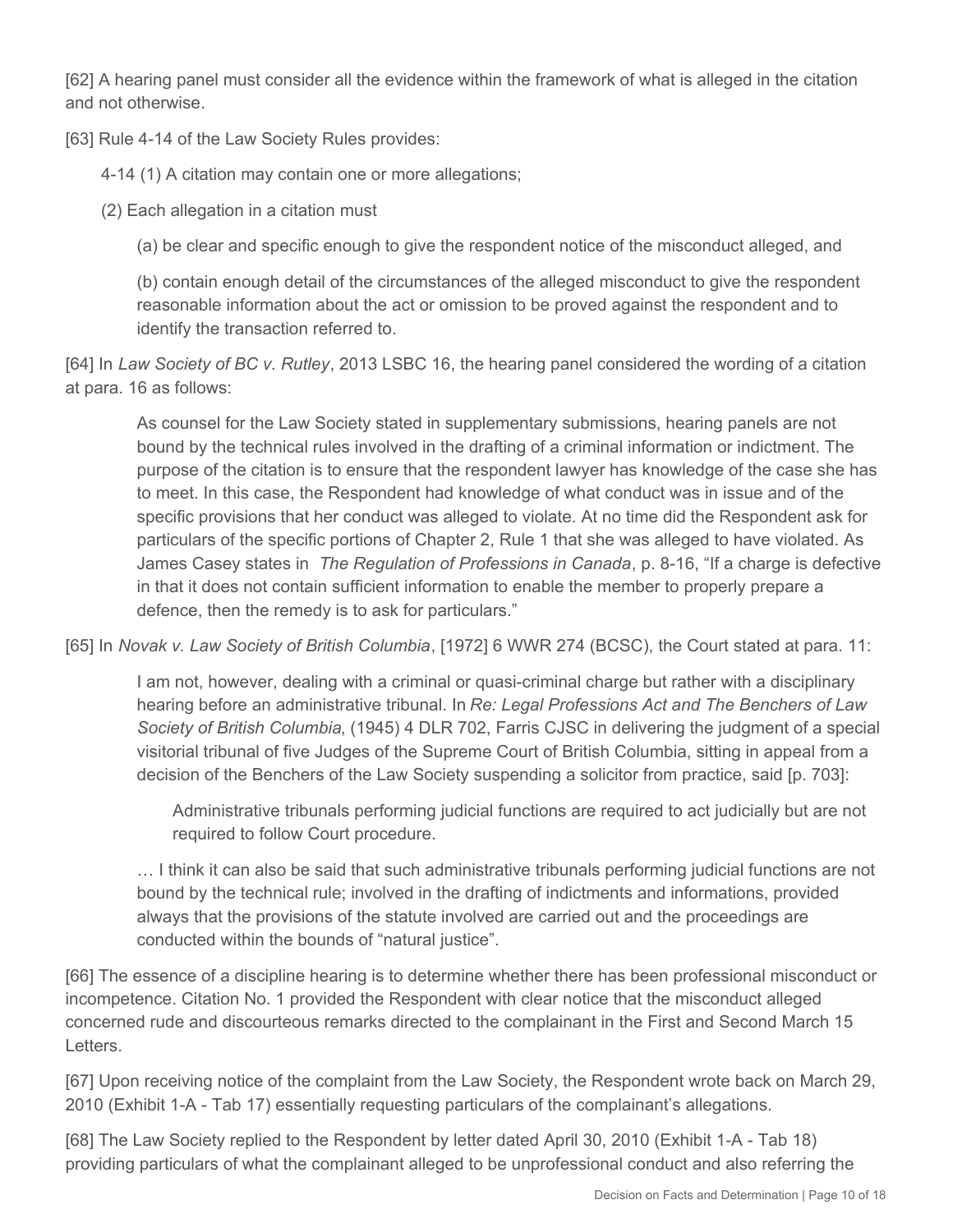Respondent to particular Law Society rules dealing with the conduct of lawyers and their interaction with each other, and their comments about each other.

[69] In the circumstances, the Panel finds that the Respondent had clear and specific notice of the misconduct alleged together with sufficient particulars to give him reasonable information about the alleged misconduct to be proved against him.

[70] In addition, there was no suggestion during the hearing that the Respondent did not understand what was being alleged or that he had not had an opportunity to be fully heard and to present a full response to the allegations in citation No. 1.

[71] The Panel therefore finds that citation No. 1 was not defective by reason of its failure to allege that the impugned conduct constituted professional misconduct.

# **THE EFFECT OF THE CHARTER RIGHT OF FREEDOM OF EXPRESSION ON THIS HEARING PANEL'S ADMINISTRATIVE DECISION-MAKING MANDATE**

[72] Section 2(b) of the *Canadian Charter of Rights and Freedoms* protects the freedom of expression.

[73] The issue of how the *Charter* rights of expression are protected in the context of a hearing panel's administrative decision-making mandate was addressed by the Supreme Court in *Doré*.

[74] *Doré* concerned a decision of a disciplinary body to reprimand Mr. Doré, a lawyer, for the content of a letter he wrote to a judge after that judge had criticized him in court and in his written decision. (The Supreme Court found the letter was excessively vituperative in its context and tone, and its wording can be found in *Doré* at para. 10). The disciplinary body had found that the letter was a breach of the applicable *Code of ethics of advocates*. In doing so, the disciplinary body concluded that the letter was not private because it was written by Mr. Doré as a lawyer, and it also concluded that the judge's conduct could not be relied upon as justification for the letter.

[75] Mr. Doré's appeal to the Supreme Court rested on his assertion that the finding of a breach of the *Code of ethics* was a violation of his expressive rights under the *Charter*. The constitutionality of the *Code of ethics* was not challenged. Nor did any party in *Doré* challenge the importance of professional discipline to prevent incivility in the legal profession.

[76] In *Doré*, the Supreme Court set out how an administrative decision-maker applies *Charter* values in the exercise of its statutory discretion as follows:

[55] How then does an administrative decision-maker apply *Charter* values in the exercise of statutory discretion? He or she balances the *Charter* values with the statutory objectives. In effecting this balancing, the decision-maker should first consider the statutory objectives. In *Lake v. Canada (Minister of Justice)*, 2008 SCC 23, for instance, the importance of Canada's international obligations, its relationships with foreign governments, and the investigation, prosecution and suppression of international crime justified the prima facie infringement of mobility rights under s. 6(1) (para. 27). In *Pinet v. St. Thomas Psychiatric Hospital*, 2004 SCC 21, the "twin goals of public safety and fair treatment" grounded the assessment of whether an infringement of an individual's liberty interest was justified (para. 19).

[56] Then the decision-maker should ask how the *Charter* value at issue will best be protected in view of the statutory objectives. This is at the core of the proportionality exercise, and requires the decision-maker to balance the severity of the interference of the *Charter* protection with the statutory objectives. This is where the role of judicial review for reasonableness aligns with the one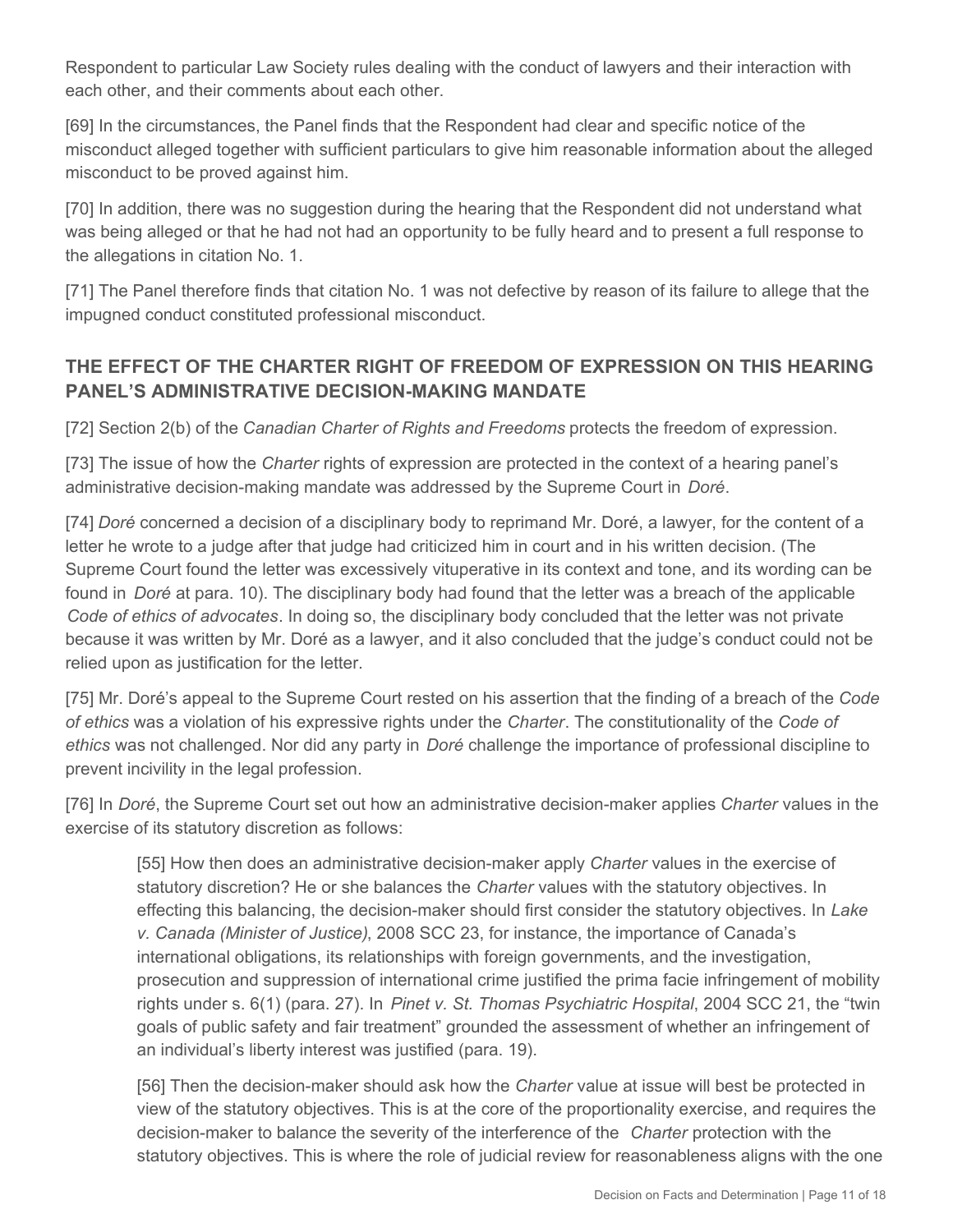applied in the *Oakes* context. As this Court recognized in *RJR-MacDonald Inc. v. Canada (Attorney General)*, [1995] 3 SCR 199, at para. 160, "courts must accord some leeway to the legislator" in the *Charter* balancing exercise, and the proportionality test will be satisfied if the measure "falls within a range of reasonable alternatives". The same is true in the context of a review of an administrative decision for reasonableness, where decision-makers are entitled to a measure of deference so long as the decision, in the words of *Dunsmuir*, "falls within a range of possible, acceptable outcomes" (para. 47).

…

[58] If, in exercising its statutory discretion, the decision-maker has properly balanced the relevant *Charter* value with the statutory objectives, the decision will be found to be reasonable.

…

[66] We are, in other words, balancing the fundamental importance of open, and even forceful, criticism of our public institutions with the need to ensure civility in the profession. Disciplinary bodies must therefore demonstrate that they have given due regard to the importance of the expressive rights at issue, both in light of an individual lawyer's right to expression and the public's interest in open discussion. As with all disciplinary decisions, this balancing is a fact-dependent and discretionary exercise.

[77] In applying the foregoing approach, the Supreme Court dismissed Mr. Doré's appeal and upheld the original disciplinary body's decision as follows:

[71] In the circumstances, the Disciplinary Council found that Mr. Doré's letter warranted a reprimand. In light of the excessive degree of vituperation in the letter's context and tone, this conclusion cannot be said to represent an unreasonable balance of Mr. Doré's expressive rights with the statutory objectives.

[78] It is established that it is for the Law Society to determine what constitutes professional misconduct. In *Pearlman v. Law Society (Manitoba)*, [1991] 2 SCR 869 at p. 880:

No one is better qualified to say what constitutes professional misconduct than a group of practising barristers who are themselves subject to the rules established by their governing body.

See also *Doré* at para. 60:

… The determination of whether the actions of a lawyer violate art. 2.03 [Code of ethics] in a given case is left entirely to the Disciplinary Council's discretion.

[79] The test for what constitutes professional misconduct was articulated by a Bencher Review Panel in *Re: Lawyer 12*, 2011 LSBC 35 at para. 8 as follows:

… The test … is whether the facts as made out disclose a marked departure from that conduct the Law Society expects of its members; if so, it is professional misconduct.

[80] In light of *Doré*, in discipline proceedings in which a *Charter* value is raised, the above test for professional misconduct must now be broadened to read:

The test is whether the facts as made out disclose a marked departure from that conduct the Law Society expects of its members, having properly balanced the relevant *Charter* value with the Law Society's public mandate and objectives; if so, it is professional misconduct.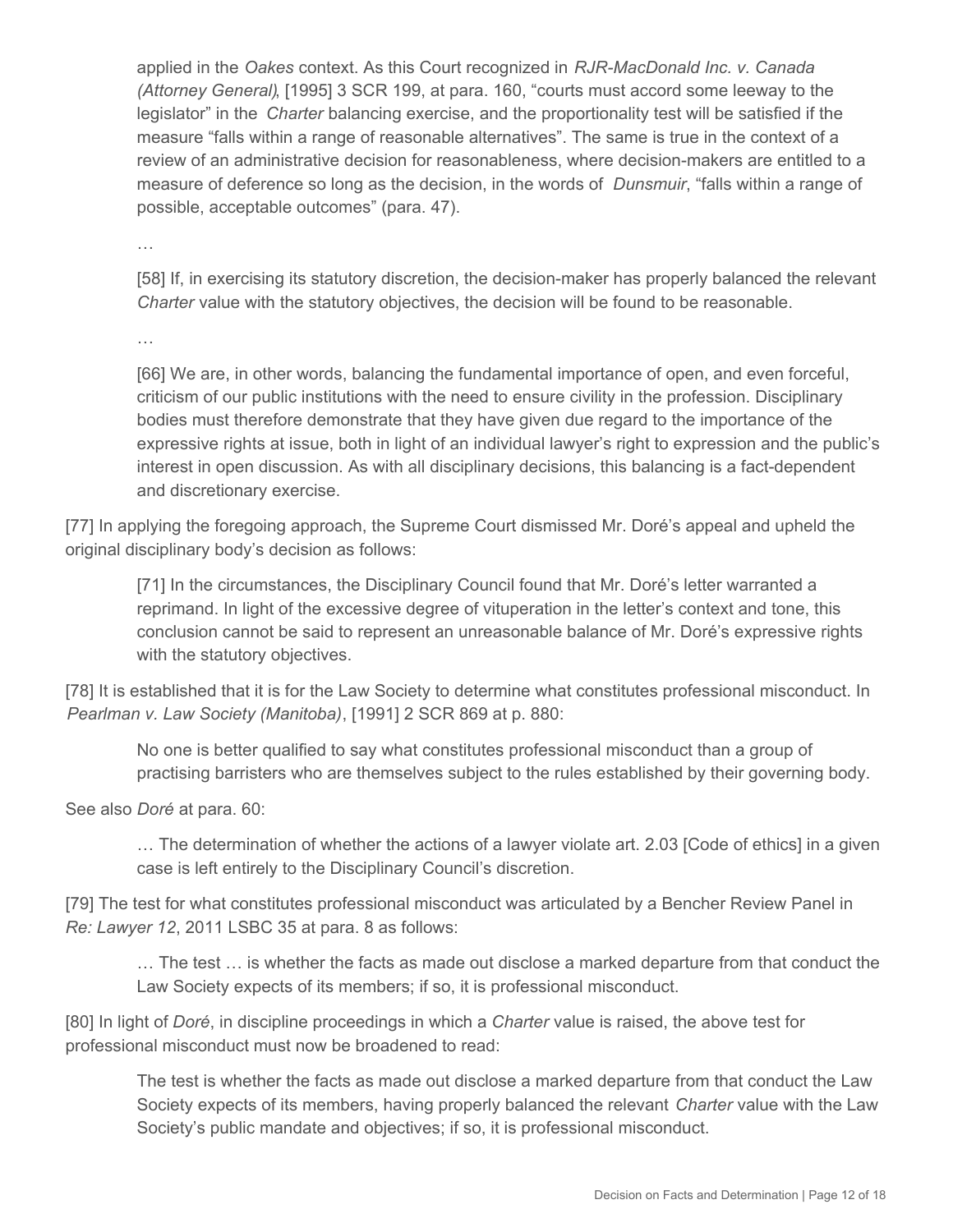## **PUBLIC MANDATE AND OBJECTIVES**

[81] The Law Society relies upon the "Canons of Legal Ethics", which were at the relevant time Chapter 1 of the *Professional Conduct Handbook* (now Chapter 2 of the *Code of Professional Conduct for British Columbia*), as setting the standard of conduct regarding a lawyer's professional obligations in communicating with other lawyers, as follows:

#### Preamble

A lawyer is a minister of justice, an officer of the courts, a client's advocate, and a member of an ancient, honourable and learned profession.

In these several capacities it is the lawyer's duty to … be candid and courteous in relations with other lawyers … .

#### To the client

A lawyer should treat adverse … counsel with fairness and courtesy, refraining from all offensive personalities. …

#### To other lawyers

A lawyer's conduct toward other lawyers should be characterized by courtesy and good faith. Any ill feeling that may exist between clients or lawyers, particularly during litigation, should never be allowed to influence lawyers in their conduct and demeanour toward each other or the parties. Personal remarks or references between lawyers should be scrupulously avoided, as should quarrels between lawyers which that cause delay and promote unseemly wrangling.

[82] These Canons were adopted by the Law Society in 1921, have not been amended since 1993, and are well known by the profession. They have also been referred to in pre-*Doré* Law Society discipline hearings. See *Law Society of BC v Lanning*, 2008 LSBC 31 at para. 41 and *Law Society of BC v Greene*, [2003] LSBC 30 (quoted in *Law Society of BC v Laarakker*, 2011 LSBC 29 at paras. 33 - 35. They are also endorsed in general terms by the Supreme Court in *Doré* at para. 62:

[62] As a result, rules similar to art. 2.03 are found in codes of ethics that govern the legal profession throughout Canada. The Canadian Bar Association's *Code of Professional Conduct*  (2009), for example, states that a "lawyer should at all times be courteous, civil, and act in good faith to the court or tribunal and to all persons with whom the lawyer has dealings in the course of an action or proceeding" (c. IX, at para. 16; see also Law Society of Upper Canada, *Rules of Professional Conduct* (updated 2011), r. 6.03(5)).

[83] As in *Doré*, the Respondent has not challenged the constitutionality of the Canons of Legal Ethics. Nor has he challenged the importance of professional discipline to prevent incivility in the legal profession.

[84] The Respondent relies on the language of the Supreme Court in *Doré* that a proper respect for his expressive rights "may involve disciplinary bodies tolerating a degree of discordant criticism" and that professional discipline should only be applied in cases where incivility amounts to "potent displays of disrespect for the participants in the justice system, beyond mere rudeness or discourtesy."

## **APPLICATION TO CITATION NO. 1**

[85] The evidence shows that the Respondent was annoyed with Mr. Jodway's letter of February 17, 2010, in which he provided SR's file on an undertaking to pay CLC's outstanding accounts upon receipt of any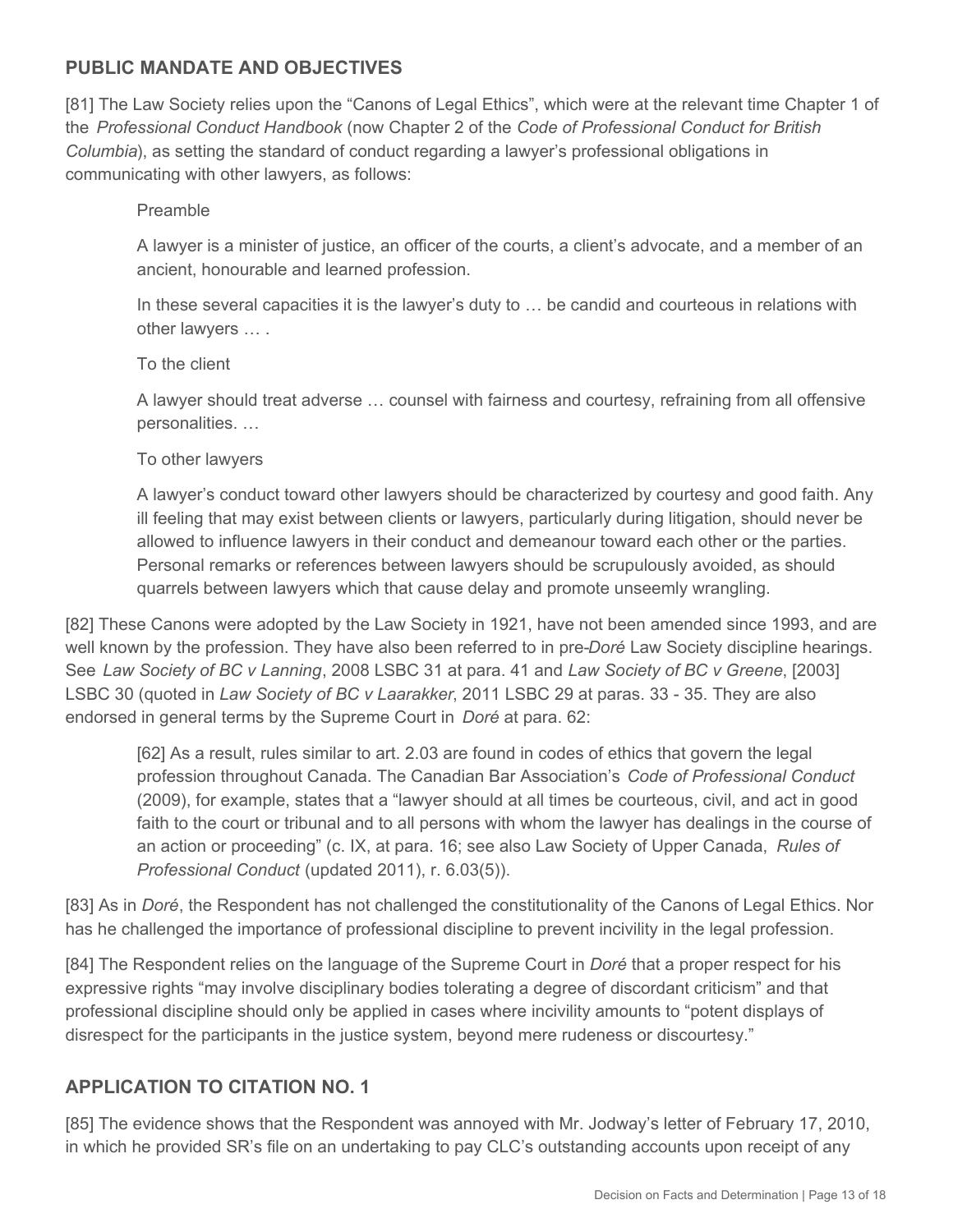future settlement paid to SR in the matter.

[86] He wrote to Mr. Jodway on March 3, 2010 saying he expected to receive a letter releasing him from the undertaking forthwith. Mr. Jodway responded on March 10, 2010 advising that he would not release the Respondent from the undertaking.

[87] This caused the Respondent to speak to Jack Olsen, a Law Society Practice Advisor, on March 15, 2010 about the undertaking and to ask whether all undertakings must be complied with, even in cases when a "stupid or dishonest lawyer purports to impose a stupid, dishonest undertaking." Mr. Olsen replied affirmatively.

[88] As a result, the Respondent wrote the First March 15 Letter, copying all CLC's lawyers for the primary purpose of obtaining a release from the undertaking. In the letter, he referred to everyone either by their full name or by prefacing their surname with "Mr.", with the exception of Mr. Jodway to whom he referred only as "Jodway". He also referenced his call to Jack Olsen and his advice; that any stupid, dishonest lawyer can purport to impose a stupid undertaking, and the receiving lawyer is stuck with it. He concluded by saying he would have to return the file.

[89] Viewed objectively, the Respondent's letter showed disrespect by referring to Mr. Jodway as only "Jodway" and by implying that Mr. Olsen had stated that, in imposing the undertaking, Mr. Jodway was a stupid, dishonest lawyer. The Respondent's letter is phrased to attribute the expression "stupid, dishonest lawyer" to Mr. Olsen. However, that was clearly not the case. In the Agreed Statement of Facts (Exhibit 1-A, para. 29) Mr. Olsen's advice to the Respondent is recounted as neutral on its face as it does not refer to any particular lawyer and in response to a question by the Respondent as to whether all undertakings had to be complied with, even when a stupid, dishonest lawyer purports to impose a stupid, dishonest undertaking. This is confirmed in Mr. Jodway's response to the Respondent's First March 15 Letter, where Mr. Jodway advised that he had spoken with Jack Olsen and been advised that at no time had he referred to Mr. Jodway as being a stupid, dishonest lawyer.

[90] In his March 15, 2010 response to the Respondent's First March 15 Letter, Mr. Jodway took exception to the use only of his surname as unprofessional and unacceptable. He also took exception to the implication that he was a stupid, dishonest lawyer as it not only damaged his reputation, but also brought the practice of law into disrepute, and demanded an immediate retraction and apology. He also agreed to release the Respondent from the undertaking on the condition that he consented to attend a taxation of CLC's accounts on April 30, 2010.

[91] The Respondent wrote the Second March 15 Letter approximately one hour later, stating in part:

I retract nothing set out in my fax earlier today. You should learn the correct usage of the third person pronoun. A brush-up on the use of the third-person possessive might also be of value to you. You would find, were you to look it up, that "Mr. is not part of your last name, but is in fact an "honorific" signifying respect. Since none applies, I did not use it. All that separates us from the great apes is the precise use of language. In your case, apparently, not.

The Respondent also confirmed his availability for the taxation of accounts and that he was released from the undertaking.

[92] The Respondent, nevertheless, wrote his Second March 15 Letter which, viewed objectively, continued to be abusive, condescending, rude, disrespectful, and discourteous in its tone and content. In particular:

(a) the Respondent did not apologize. Rather, he stated "I retract nothing …" from his First March 15 Letter;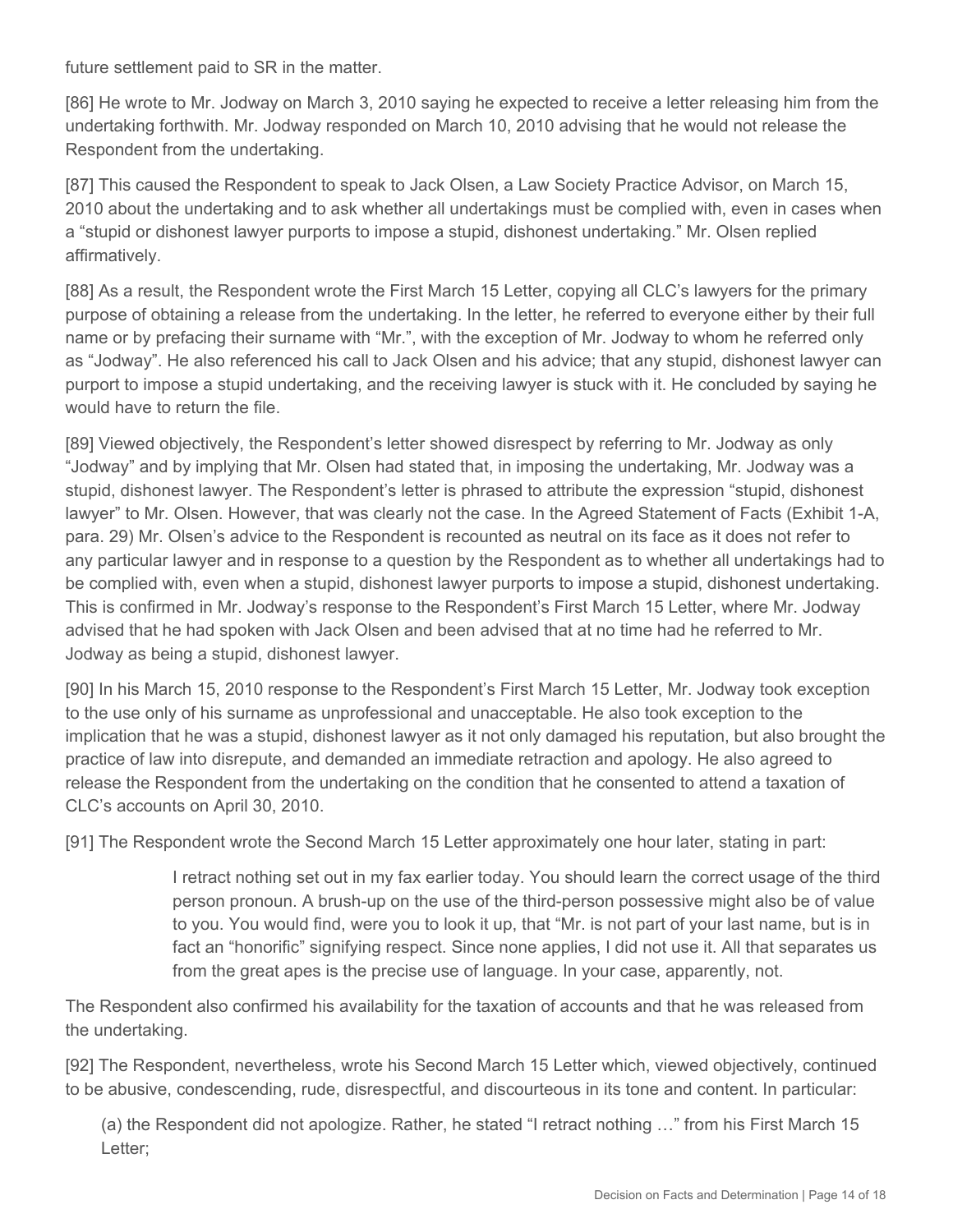(b) he commented on Mr. Jodway's grammar and suggested a brush-up on the use of the third-person pronoun might be of value;

(c) he asserted that he did not use "Mr." because it was not part of Mr. Jodway's last name, but rather an "honorific" signifying respect and that "since none applies" he did not use it; and,

(d) he suggested that Mr. Jodway was not separated from the great apes because of his lack of precise language skills.

[93] The Respondent wrote his Second March 15 Letter despite the fact that he had achieved his primary purpose of obtaining a release from the undertaking. His remarks about Mr. Jodway served no purpose in his representation of SR or in advancing her cause. They were completely gratuitous and intended to offend.

[94] Following Mr. Jodway's complaint to the Law Society, the Respondent wrote three letters to the Law Society. Two of those letters, viewed objectively, demonstrate that the Respondent intended his First and Second March 15 Letters to be abusive, condescending, rude, disrespectful, and discourteous regarding Mr. Jodway.

[95] In his letter to the Law Society dated March 29, 2010 (Exhibit 1-A, Tab 17) the Respondent wrote, in part:

He [Mr. Jodway] alleges that he has "never been subjected to such hurtful, **meanful** [sic] and degrading remarks". How could I respond to that? I do not even know what he means by "meanful" - a word, I confess, which seems to have eluded the ken of the editors of the **Oxford English Dictionary**.

#### [emphasis in original]

[96] The Respondent's letter to the Law Society dated May 7, 2010 (Exhibit 1-A, Tab 18) should be read in its entirety. Some examples of what the Respondent wrote include:

(a) … Of course, "Mr." is NOT part of his [Mr. Jodway's] surname. It is an honorific, signifying he is not entitled to be called by either a hereditary or granted title.

The Complainant's demand that I call him "Mr." seemed to me to defeat the entire point of an honorific. Respect must be earned not demanded. ... (Exhibit 1-A, Tab 18, p. 5); [emphasis in original]

(b) The Complainant's 15 March 2010 letter is riddled with illiteracies. I have enclosed a copy of it, with some of his grammatical, vocabulary and spelling blunders marked. I confess, I gave up. I am sure you, as I, agree with Horace: *indignor quandoque bonus dormitat Homerus*. So much more so, I suggest when the nod becomes a coma. (Exhibit 1-A, Tab 18, at p. 5 and enclosure).

[97] The Respondent's letter in its context and tone is also consistent with his testimony in chief when he said he was very annoyed at the time and went out of his way in his Second March 15 Letter to Mr. Jodway, the letter paraphrasing Jane Goodall (referring to the great apes), to make fun of Mr. Jodway.

[98] The Panel recognizes the Respondent's expressive rights and duty to speak his mind freely and independently in representing his client and advancing her case, the public's interest in that *Charter* value, and that proper respect for these expressive rights may involve disciplinary bodies tolerating a degree of discordant criticism that does not go beyond mere rudeness and discourtesy.

[99] It also recognizes that the Law Society's Canons of Legal Ethics requiring the Respondent, in his relations with other lawyers, to be candid, fair, courteous, and to refrain from all offensive personalities, may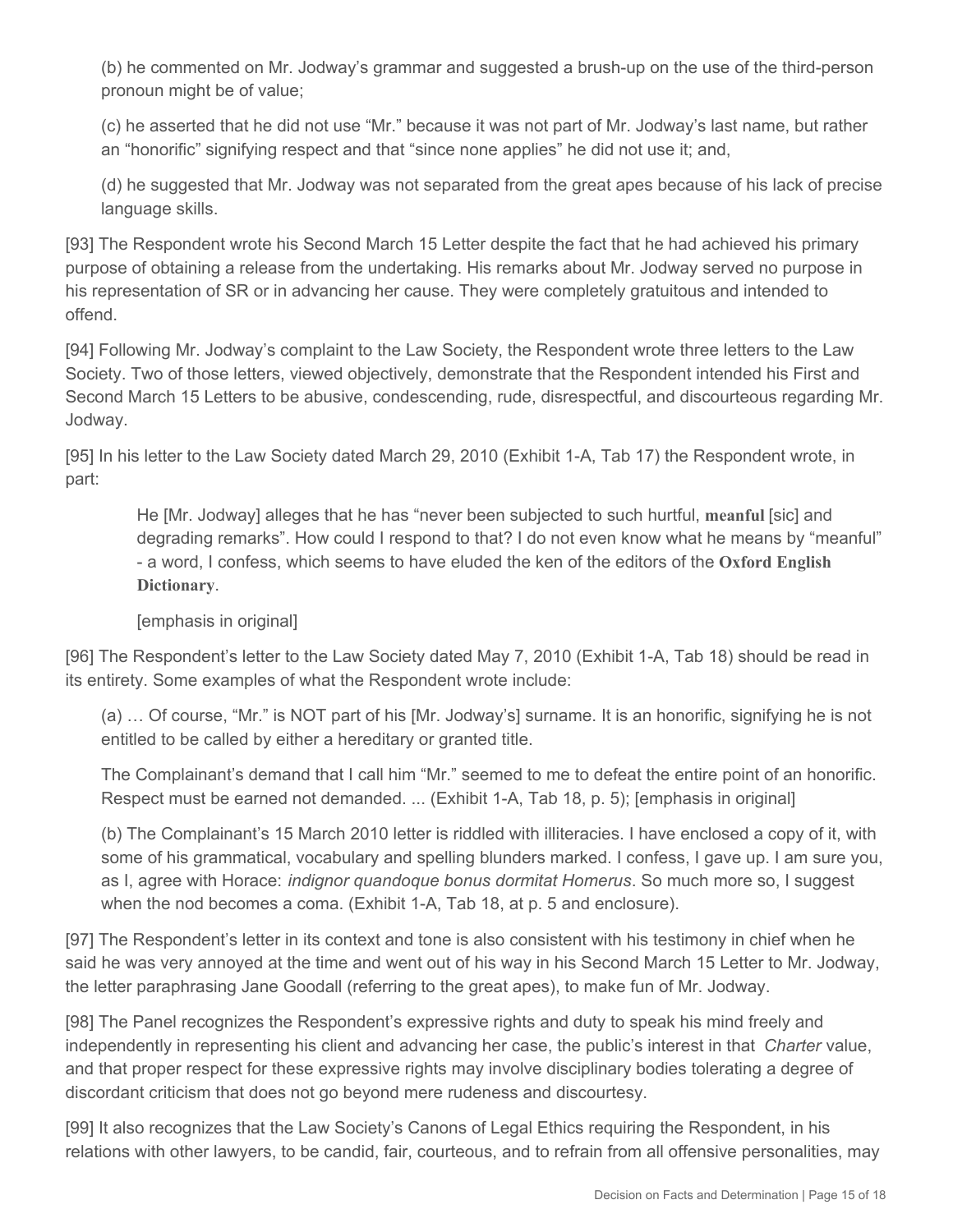constitute a restriction on those expressive rights.

[100] In this matter, the Respondent was provoked by what he considered to be an improper undertaking imposed by Mr. Jodway. However, it is precisely in such circumstances that a lawyer, who potentially faces pressures on a daily basis, is "called upon to behave with transcendent civility." (See *Doré* at para. 68.)

[101] Despite having achieved his primary purpose of being released from the undertaking and, therefore, in circumstances that did nothing to advance his client's cause, the Respondent remained annoyed with Mr. Jodway.

[102] Despite knowing that Mr. Jodway had taken offence to the First March 15 Letter, the Respondent refused to retract his remarks or, as the Panel found earlier, to apologize to Mr. Jodway. Rather, he continued with his gratuitous and personal insults against Mr. Jodway in his Second March 15 Letter.

[103] In the Panel's view, the Respondent's remarks regarding Mr. Jodway are not the degree of discordant criticism that must be tolerated by disciplinary bodies in the balancing between his expressive rights and the Law Society's public mandate and objective. They were arrogant, unnecessary and excessively abusive, condescending, disrespectful, and insulting, and go beyond mere rudeness or discourtesy.

[104] The purpose of the Canons of Legal Ethics requiring lawyers to communicate civilly is identified in *Law Society of BC v. Laarakker*, 2011 LSBC 29, at para. 35 as follows:

[35] Further, in *Law Society of BC v. Greene*, [2003] LSBC 30, the Respondent had made comments about another lawyer and members of the judiciary. The panel held (at paras. 34 and 35):

Our occupation is one where we often deal in difficult circumstances with difficult people, and emotions often run high. It is not in the best interests of the justice system, our clients, and ourselves to express ourselves in a fashion which promotes acrimony or intensifies the stressfulness or the difficulty of those already stressful and difficult circumstances.

Public writings or comments which promote such acrimony or denigrate others in the justice system have a negative effect upon the system as a whole. This is particularly true where it appears that the comments are made for no purposeful reason.

[105] Further, in *Law Society of Upper Canada v. Groia*, 2012 ONLSHP 94, the hearing panel stated at paras. 63 and 65:

[63] The requirement of civility is more than good manners in the courtroom and practice. Rather, the rationale underlying the requirement of civility reflects a concern with the effect of incivility on the proper functioning of the administration of justice and public perception of the legal profession.

…

[65] Our system of justice is based on the premise that legal disputes should be resolved rationally in an environment of calm and measured deliberation, free from hostility, emotion, and other irrational or disruptive influences. Incivility and discourteous conduct detracts from this environment, undermines public confidence and impedes the administration of justice and the application of the rule of law.

[106] Finally, in the article by the late Richard Sugden, QC, "Civility in the Legal Profession" in *The Splendour of the Law*, ed. Jack Giles (Toronto: Dundern Press, 2001) he stated at p. 93:

Other scholars have considered incivility as conduct that would undermine professional collegiality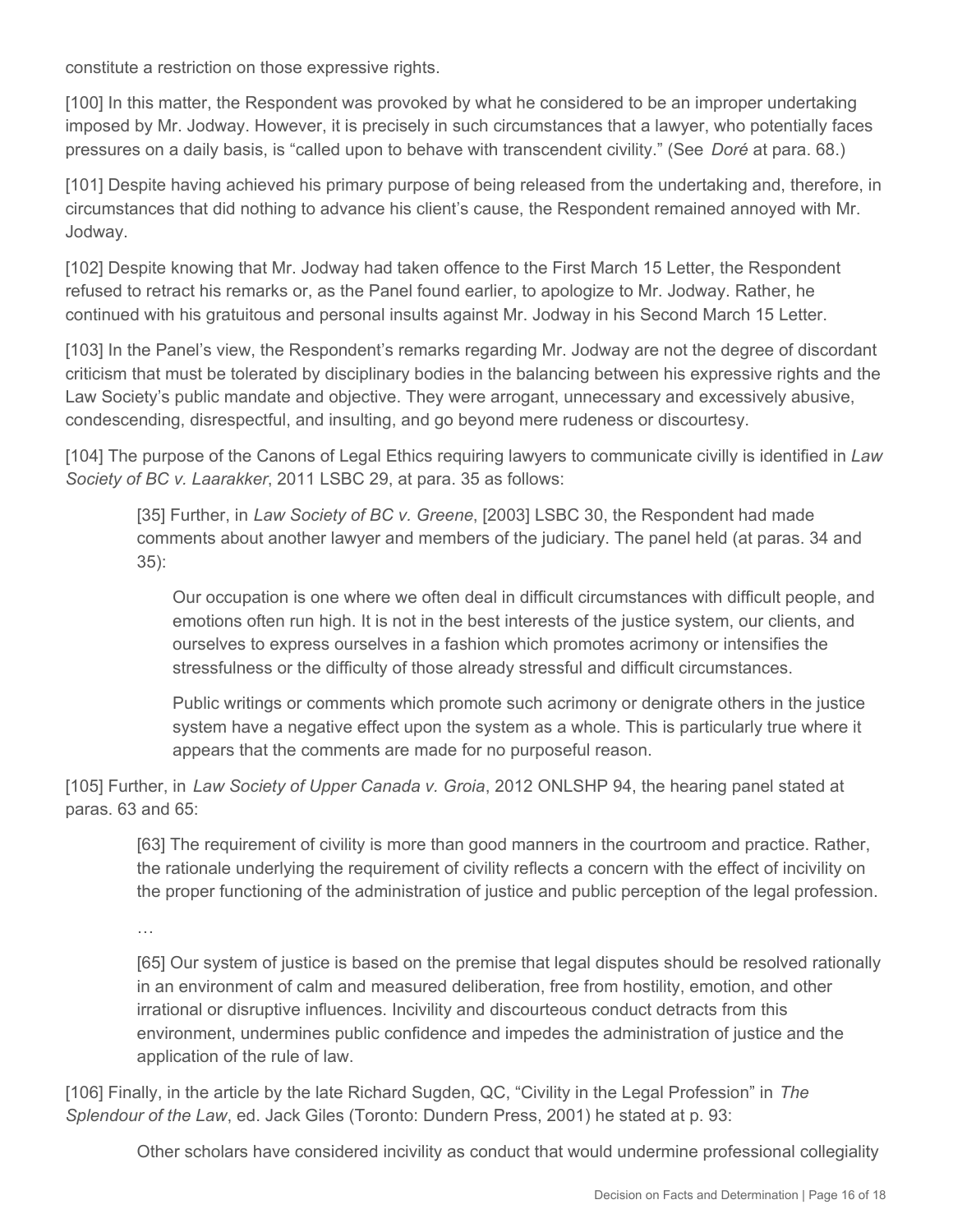and the notion that in the adversarial arena, lawyers should "strive mightily but eat and drink as friends." In Lord Hailsham's view, for example, tactics tending to demean or degrade one's opponent are the hallmark of incivility and should be scrupulously avoided:

[Inadvertent errors by one's opponent] should be remedied with the greatest delicacy and above all one should never seek to humiliate an honourable opponent. This I believe to be part of one's moral duty both to the opponent himself and to the tradition of general decency in which controversy should be conducted whether in litigation or across the floor of the House of Commons.

[107] The Panel finds, having balanced the Respondent's expressive rights with the Law Society's public mandate and objectives, that the Respondent's conduct as alleged in citation #1 is a marked departure from the conduct expected of lawyers and constitutes professional misconduct.

# **APPLICATION TO CITATION NO. 2**

[108] At the time the Respondent sent his email on September 9, 2010 to Mr. Koochin, he believed that Mr. Koochin was not fulfilling his ethical duty as counsel to represent the best interests of the children, that Mr. Koochin had delayed unduly in replying to the Respondent's inquiry about the location of the Wife's access visit with the children on the weekend of September 10, 2010, and that the children might be prejudiced (Supplementary Agreed Statement of Facts, Exhibit 2-A at para. 3).

[109] The impugned remarks in the third paragraph of the Respondent's September 9, 2010 email imply that Mr. Koochin was not meeting his ethical duty to the children and appear to tie that alleged failure to his grooming habits.

[110] The Panel is not required to make any finding about whether Mr. Koochin fulfilled his duty as counsel to represent the best interest of the children, the scope of such duty, whether Mr. Koochin had delayed unduly or at all in responding to the Respondent, or whether any prejudice may have been caused to the children. Nor is the Panel required to make any finding about what, if anything, Mr. Koochin said about personal grooming during the trial (Supplementary Agreed Statement of Facts, Exhibit 2-A, paras. 2 and 4).

[111] In his letter to the Law Society of December 16, 2010 the Respondent wrote in part:

I did, I will confess write to [Mr. Koochin] sharply. My letter was sarcastic.

[112] The Respondent's remarks to Mr. Koochin that he considered his conduct to be unethical were made because of the Respondent's concern for the best interests of the children and where they would be located during the Wife's access to them. Further, the remarks were made after several attempts to get an answer from Mr. Koochin and on the eve of the Wife's access. His letter achieved its purpose and advanced his client's case as Mr. Koochin provided a substantive response by letter the next morning advising that the Wife would be spending access time with the children in Langley. The remarks, as the Respondent has acknowledged, are sharp and sarcastic. However, in the Panel's view, they fall short of being considered discordant communication or, if they are, they certainly do not go beyond mere rudeness and discourtesy.

[113] The Respondent's impugned remarks regarding personal grooming were made in the same email to Mr. Koochin and were not republished to anyone. They were also sharp and sarcastic. They did not impair or delay the progress of the action. They were, however, unnecessary in that they did nothing to advance the client's case. However, in the particular circumstances, the Panel is of the view that the remarks are the degree of discordant communication that does not go beyond mere rudeness and discourtesy.

[114] For the foregoing reasons the Panel finds the Respondent's impugned remarks in the email dated